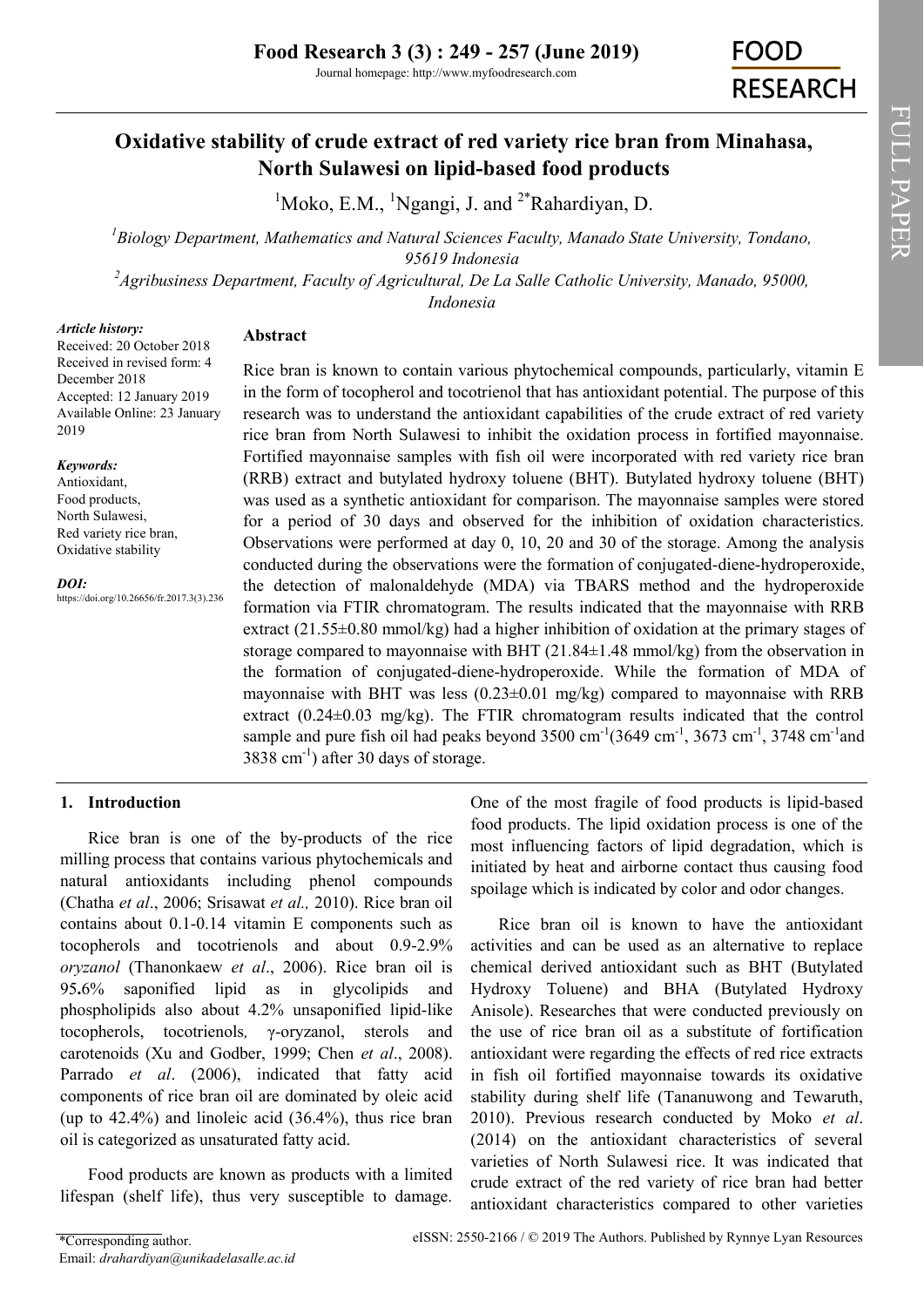(Cigeulis and Superwin) which was shown by the DPPH scavenging radical activity of 88.29±5.62% with the lowest IC<sub>50</sub> value (26.26±0.95 µg/ml) and highest total anthocyanin content (68.61 $\pm$ 1.98 mg/g). The purpose of this research was to understand the oxidative stability of the crude extract red variety rice bran oil of North Sulawesi, especially on its antioxidative activities in oxidation inhibition process in lipid-based food products.

#### **2. Materials and methods**

The main attention of this research is focused on rice bran as the main material, which in this case was red variety rice bran from North Sulawesi cultivated in the Minahasa regencies were used. Materials used in the extraction were *blue ice*, organic solvents and pro analysis ethanol. While the required materials for the conduct of this research were fish oil (from Lansida, Yogyakarta), vegetable oil (commercial soy oil), egg yolk, vinegar, mustard, potassium sorbate, table salt, synthetic antioxidant BHT, isooctane, butanol and thiobarbituric acid reagent (TBA).

#### *2.1 Sample preparation*

RRB were obtained freshly from the rice mills of the Parepei Village, Remboken Munciple, Minahasa Regency, North Sulawesi, Indonesia. RRB was stabilized according to a method of Malekian *et al*. (2000) by autoclaving at 120°C for 3 mins to inactivate the lipase enzymes within the rice bran, followed by cooling of the samples at room temperature for one night.

#### *2.2 Sample extraction*

The extraction of the RRB was performed according to the methods of Hu *et al*. (1996) and Iqbal *et al*. (2005). The antioxidant extraction of the RRB was conducted using organic solvents (ethanol PA). The samples were macerated with ethanol for 72 hrs where all the RRB samples were completely marinated and submerged in the solvent. The end of this process was marked by the change in color whereby the mixture became brighter. The mixture was then separated using the Whatman paper No. 40, and solvents were evaporated using a rotary vacuum evaporator at 50°C to obtain the RRB extract.

#### *2.3 Fish oil fortified mayonnaise*

Mayonnaise fortified with fish oil was used as the applicative test subject. Samples were made according to the work of Tananuwong and Tewaruth (2010) with slight modification with the following ingredients: 78.9 g oil (vegetable oil and fish oil in a ratio of 3: 1), 9.5 g vinegar, 8.9 g egg yolk, 1.3 g table salt, 1.0 g potassium sorbate and 0.7 g mustard. RRB crude extract (as the

natural antioxidant) and synthetic antioxidant BHT was weighed 1000 mg and diluted in vinegar before mixing in with the other ingredients accordingly. All the materials are then blended together in a mixer at high speed until a consistent emulsion was achieved.

The mayonnaise produced were then packed in sealed plastic packages and incubated at 30°C for 30 days, and further testing on oxidative stability and color changes were carried out. Testing were done on day 0, 10, 20 and 30 of the storage. Each sample was made in triplicate where each packaged sample was used only once for each test at the respective period of storage testing.

#### *2.4 Oxidative stability testing*

Oxidative stability testing was only done on the oil phase of the mayonnaise. Mayonnaise samples were centrifuged at 25.400 x  $g$  (4 $\degree$ C) for 10 mins to obtain the oil phase. The samples were then tested for conjugated diene hydroperoxide, TBARs and hydroperoxide formation by FTIR. The tests were also performed on the fish oil used in the production of the mayonnaise to verify that the rancidity was not caused by the fish oil itself.

#### *2.4.1 Conjugated diene hydroperoxides*

The testing for conjugated diene hydroperoxides was conducted following the method of Frankel *et al*. (1994). A total of 50 mg of the oil phase of the mayonnaise samples were added with 5 mL isooctane. Absorbances of the dilution was read at 234 nm using a spectrophotometer. Conjugated diene hydroperoxides concentration was then calculated based on the Lambert - Beer equation with molar absorptivity of 26,000 l/mol cm and the end value will be noted in mmol hydroperoxide/kg oil.

## *2.4.2 Thiobarbituric acid reactive substances (TBARs)*

TBARs test in this research was conducted according to Pegg (2005). A total of 50 mg of the sample in the form of mayonnaise oil phase was diluted with butanol until the total volume achieves 25 mL, and the dilution was vortexed until homogeneous. 5 mL of the dilution was then mixed with 5 mL of TBA solution (0.2 g TBA in 100 mL butanol) and incubated at  $95^{\circ}$ C for 2 hrs. The absorbance of the sample dilutions was read at 532 nm.

The TBARs values  $(mg^{-1})$  were expressed as an increase in absorbance due to the reaction is equivalent to 1 mg sample per 1 ml TBA that was calculated based on the following equation: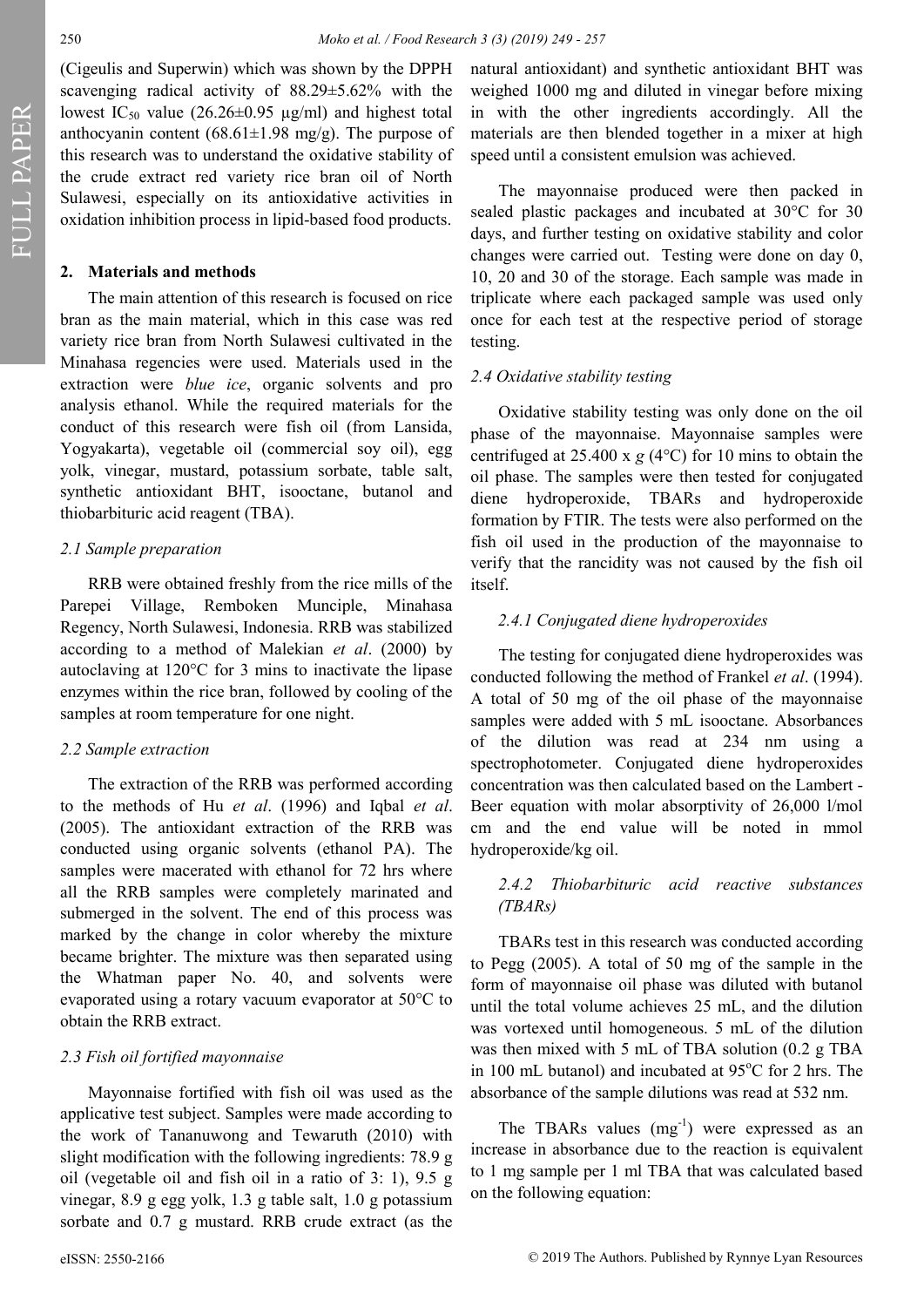$$
TBARS = \frac{[50 \times (A_{sample} - A_{blank \ reagent})]}{m}
$$

Where  $m = oil$  sample mass (mg)

## 2.4.3 Hydroperoxide testing using FTIR (Fourier *Transform Infrared)*

Hydroperoxide formation in the samples and the fish oil was measured by changes in the infrared spectrum using the Bruker Tensor 37 FTIR (Fourier Transform Infrared Spectrophotometer).

### *2.5 Color measurement*

Color measurement was performed with a CR-300 Chromameter, Minolta Japan. Measurement results were expressed in the notations of  $L^*$ ,  $a^*$ ,  $b^*$  and  $c^*$ (MacDougall, 2002). The color testing was done only on the mayonnaise samples and not on the oil phase of the mayonnaise unlike the oxidative stability testing.

### **3. Results and discussion**

### *3.1 Oxidation inhibition characteristics by rice bran antioxidant compound*

The choice of mayonnaise as an object for this research is based on the fact that mayonnaise is a complex food product made of various ingredients such as oil, egg yolk, vinegar, and mustard where all of these ingredients will develop into a complicated food interaction in the form of an emulsion that involves air entrapment. Therefore, this food product is extremely susceptible to oxidation. Fish oil was chosen based on the fact that fish oil contained unsaturated fatty acids (Polyunsaturated Fatty Acid/PUFA) which are sensitive to oxidation.

### *3.2 Conjugated diene hydroperoxides*

The results shown in Table 1 and Figure 1 exhibited the conjugated diene hydroperoxides values of the oil phase of the mayonnaise samples with the addition of RRB extract and BHT during the 30 days storage. Data expressed in Table 1 indicates that the primary oxidation occurred in the early stages of storage (Day 10) was marked by the formation of conjugated dienes from the formation of peroxides in the oil phase of mayonnaise and the fish oil itself. At day 20 of storage, the conjugated dienes value declines in both the mayonnaise samples and the fish oil itself. This indicated the process

of primary oxidation inhibition by RRB extract. RRB extract could inhibit primary oxidation better than BHT. This was shown in the lower conjugated dienes value in mayonnaise with RRB extract  $(21.55\pm0.80 \text{ mmol/kg})$ compared to mayonnaise with BHT (21.84±1.48mmol/ kg) and control  $(22.70 \pm 2.95 \text{ mmol/kg})$ .

At the end of the storage period, there was a rise of conjugated dienes value in all mayonnaise samples and the fish oil. This rise was larger for mayonnaise with RRB extract (30.00±2.20 mmol/kg) compared to mayonnaise with BHT  $(23.82 \pm 1.64 \text{ mmol/kg})$ . This phenomenon indicated that the inhibition activity of BHT in the samples continued to secondary oxidation, while oxidation inhibition activity of RRB extract has declined. Hence, it is recommended to increase the concentration of RRB extract in the samples for better antioxidant capability.



Figure 1. Conjugated diene hydroperoxide formation

The rise of conjugated dienes values in the oil phase of mayonnaise were lower than the fish oil. The rise of conjugated dienes values of fish oil was 38.26±0.86 mmol/kg (Day 0) to  $46.62 \pm 1.39$  mmol/kg (Day 10) to 69.88±2.96 mmol/kg (Day 20) and to 104.54±2.92 mmol/kg (Day 30). This indicated that the peroxide formation in fish oil can be related to higher oxidation process where the fatty acid molecules degraded to smaller molecules (Richardsa *et al.,* 2005) such as aldehydes, ketones, alcohols and carboxylic acid. The rise of CDs values of the mayonnaise samples with added antioxidants were lesser than the rise in the control and this indicated that the oxidation process was more intensive in control compared to the samples added with antioxidants.

This phenomenon can also be caused by the complexity of the food ingredient interacting within the

| Table 1. Conjugated diene-formation |  |  |  |  |
|-------------------------------------|--|--|--|--|
|-------------------------------------|--|--|--|--|

|            |                    | Storage period (days) |                  |                  |                   |
|------------|--------------------|-----------------------|------------------|------------------|-------------------|
|            |                    |                       | 10               | 20               | 30                |
| Mayonnaise | Control            | $22.27 \pm 0.10$      | $22.53 \pm 0.20$ | $22.70 \pm 2.95$ | $29.30 \pm 1.20$  |
|            | <b>RRB</b> Extract | $22.12 \pm 0.28$      | $25.02 \pm 0.16$ | $21.55 \pm 0.80$ | $30.00 \pm 2.20$  |
| Sample     | <b>BHT</b>         | $20.37 \pm 0.68$      | $24.97 \pm 1.92$ | $21.84 \pm 1.48$ | $23.82 \pm 1.64$  |
| Fish oil   |                    | $38.26 \pm 0.86$      | $46.62 \pm 1.39$ | $69.88 \pm 2.96$ | $104.54 \pm 2.92$ |

eISSN: 2550-2166 © 2019 The Authors. Published by Rynnye Lyan Resources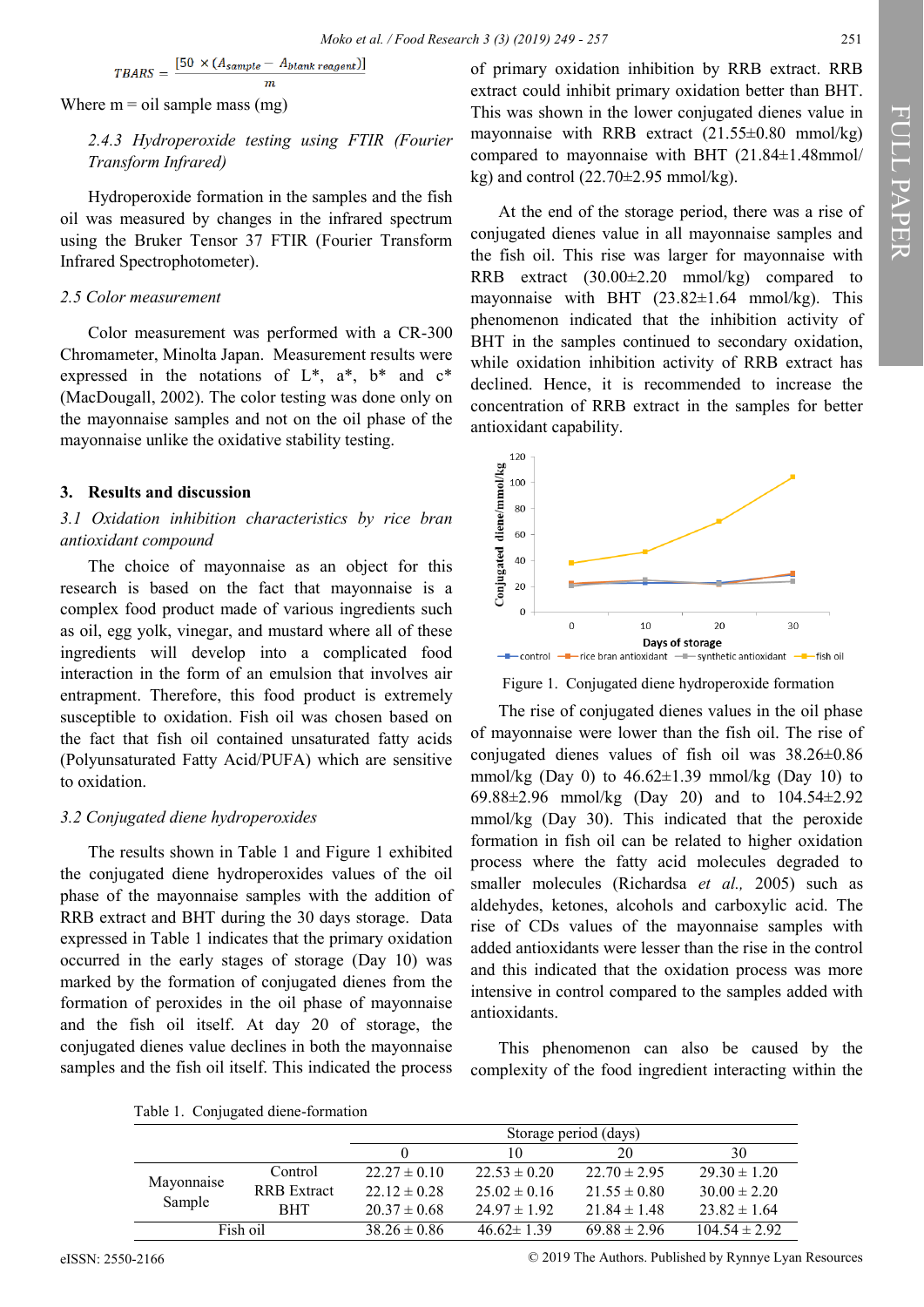FULL PAPER

emulsion system. The emulsion system will protect the oil and thus, help with the inhibition the oxidation process. The oil phase of the mayonnaise is a blend of soybean oil (vegetable oil) and fish oil which is less susceptible to oxidation compared to fish oil.

### *3.3 Thiobarbituric acid reactive substances (TBARs)*

Both Table 2 and Figure 2 exhibit an increase in TBARs value in the oil phase samples of mayonnaise and the fish oil samples during the storage treatment. The formation of MDA indicated by the rise of TBARs value was observed after 20 days of storage in all samples. MDA formation occurring in all mayonnaise samples were not as high as the MDA formation of the pure fish oil itself. MDA formation in the pure fish oil at day 0 was  $0.24 \pm 0.04$  mg/kg, increased up to  $0.55 \pm 0.04$ mg/kg at day 10 to 0.84±0.01 mg/kg at day 20 and rose to 1.32±0.03 mg/kg at day 30.



Figure 2. TBARs – MDA (Malonaldehyde Formation)

BHT had the ability to inhibit secondary oxidation, and it was better compared to RRB extract. Evidently, this was seen in the formation of MDA of mayonnaise with BHT that were smaller  $(0.23\pm0.01 \text{ mg/kg})$ compared to mayonnaise with RRB  $(0.24\pm0.03 \text{ mg/kg})$ at the end of the 30 days storage period. The data in Table 2 indicates that MDA formation that occurred in mayonnaise oil phases with antioxidants addition were smaller than the fish oil. This was probably due to the different of fatty acid composition. It was also indicated in the work of Tananuwong and Tewaruth (2010), that though the crude extract of black starchy rice could enhance the oxidative stability of mayonnaise, oxidative changes in mayonnaise could also be affected by other antioxidants presences in the food composition, producing positive synergistic effects.

*3.4 Hydroperoxide formation determination by Fourier transform infrared (FTIR)*

Lipid oxidation tests were also conducted by means of infrared spectrophotometry using the Fourier Transform Infra-Red (FTIR). Hydroperoxide formation as a result of the lipid oxidation process can be quantified by measuring the O-H vibration characteristics at its absorbance with the help of infrared spectrophotometry (Shahidi and Zhong, 2010).

Table 3 exhibits that absorbances on the wave numbers of  $3472-3470$  cm<sup>-1</sup> were NH groups;  $3012-3009$  $cm^{-1}$  were CH groups with double bonds; 2925  $cm^{-1}$  and  $2854$  cm<sup>-1</sup> were CH groups with a single bond; 1746 cm<sup>-1</sup> were carbonyl groups  $(C=O)$ ; 1463 cm<sup>-1</sup> were  $C=C$ groups; and  $1163-1160$  cm<sup>-1</sup> were C-O groups. Infrared spectrums on wave numbers of  $3008-3012$  cm<sup>-1</sup> indicated the presences of linoleic and linolenic acid. The presence of the two fatty acids was due to the soybean oil (vegetable oil) and the rice bran oil from the rice bran extract used in the samples. These results concurred with the work of Valantina and Neelameagam (2008) that detected infrared spectrums with wave numbers resembling rice bran oil and maize oil. Meanwhile, spectrums of wave numbers at  $1651-1654$  cm<sup>-1</sup> indicates the presence of polyunsaturated fatty acids (Rohman *et al*., 2011) and spectrums of wave numbers at 1745-1746  $cm<sup>-1</sup>$  were the carbonyl groups in the long chained polyunsaturated fatty acids originated from the fish oil. Thus, the results were in agreement with the results of Ammawath and Che Man (2010), where the infrared spectrum of the carbonyl groups of triglyceride ester of sardine was detected on  $1741-1746$  cm<sup>-1</sup>.

The existence of β-carotenes in the mayonnaise samples and fish oil was detected on wave numbers of 2925 cm<sup>-1</sup> and 2854 cm<sup>-1</sup>. The presence of  $\beta$ -carotene in palm olein was detected on wave numbers of 2922 cm<sup>-1</sup> (Ammawath and Che Man, 2010). β-carotene was also reported as a compound with antioxidative ability through its capacity in capturing free radicals or removing single oxygens (Johnson, 2001).

After 30 days of the storage period, several spectrums peaked at above  $3500 \text{ cm}^{-1}$  (3649 cm<sup>-1</sup>, 3673 cm<sup>-1</sup>, 3748 cm<sup>-1</sup> and 3838 cm<sup>-1</sup> respectively) were observed from the control and fish oil. Spectrum at 3800 cm<sup>-1</sup> was detected due to some vibrations or stretching of hydroperoxides as an effect of lipid oxidation

Table 2. TBARs – MDA (malonaldehyde) formation

|            |                    | Storage Period (days) |                 |                 |                 |
|------------|--------------------|-----------------------|-----------------|-----------------|-----------------|
|            |                    |                       | 10              | 20              | 30              |
|            | Control            | $0.05 \pm 0.01$       | $0.12 \pm 0.03$ | $0.21 \pm 0.00$ | $0.23 \pm 0.01$ |
| Mayonnaise | <b>RRB</b> Extract | $0.06 \pm 0.00$       | $0.15 \pm 0.01$ | $0.22 \pm 0.01$ | $0.24 \pm 0.03$ |
| Sample     | <b>BHT</b>         | $0.05 \pm 0.00$       | $0.16 \pm 0.01$ | $0.18 \pm 0.01$ | $0.23 \pm 0.01$ |
| Fish oil   |                    | $0.24 \pm 0.04$       | $0.55 \pm 0.04$ | $0.84 \pm 0.01$ | $1.32 \pm 0.03$ |

eISSN: 2550-2166 © 2019 The Authors. Published by Rynnye Lyan Resources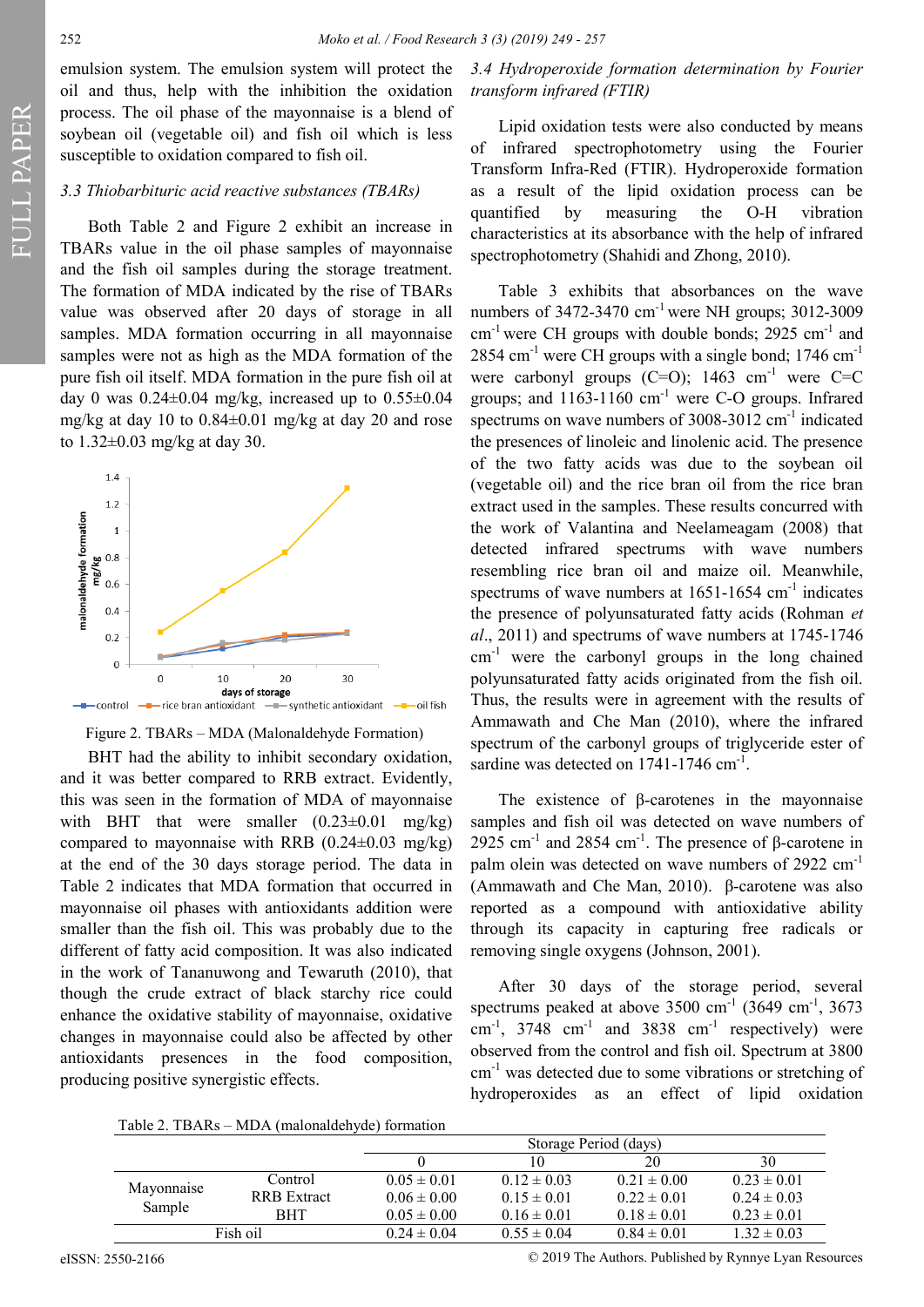| Functional Groups Wave Numbers (cm <sup>-1</sup> )<br>Spectrum |                |        |                   |                                                                    |                  |        |                               |                  |
|----------------------------------------------------------------|----------------|--------|-------------------|--------------------------------------------------------------------|------------------|--------|-------------------------------|------------------|
|                                                                |                | NH     | CHsp <sup>2</sup> | CHsp <sup>3</sup>                                                  |                  | $C=O$  | $\overline{C} = \overline{C}$ | $C-O$            |
|                                                                | 1              | 3472.6 | 3009.9            | 2926.1-2854.5                                                      |                  | 1746.3 | 1463.5                        | 1163.5           |
|                                                                | $\sqrt{2}$     | 3472.6 | 3010.0            | 2925.7-2854.4                                                      |                  | 1746.2 | 1463.3                        | 1163.4           |
|                                                                | 3              | 3472.4 | 3009.8            | 2927.5-2854.6                                                      |                  | 1745.9 | 1462.4                        | 1163.4           |
|                                                                | $\overline{4}$ | 3472.5 | 3009.9            | 2926.1-2854.2                                                      |                  | 1745.8 | 1463.2                        | 1163.3           |
|                                                                | 5              | 3472.5 | 3010.1            | 2925.8-2854.2                                                      |                  | 1745.6 | 1462.9                        | 1163.3           |
|                                                                | 6              | 3472.3 | 3009.9            | 2925.7-2854.3                                                      |                  | 1746.1 | 1463.8                        | 1163.3           |
|                                                                | 7              | 3472.3 | 3009.9            | 2925.9-2854.4                                                      |                  | 1746.2 | 1463.5                        | 1163.4           |
|                                                                | $\,8\,$        | 3472.2 | 3010.0            | 2925.9-2854.4                                                      |                  | 1746.2 | 1463.5                        | 1163.3           |
|                                                                | 9              | 3471.3 | 30121             | 2925.4-2854.0                                                      |                  | 1745.8 | 1463.4                        | 1160.4           |
|                                                                | 10             | 3472.0 | 3010.0            | 2925.9-2854.5                                                      |                  | 1746.2 | 1463.1                        | 1163.2           |
|                                                                | 11             | 3472.4 | 3009.9            | 2925.9-2854.5                                                      |                  | 1746.2 | 1463.3                        | 1163.2           |
|                                                                | 12             | 3472.5 | 3010.0            | 2925.2-2854.5                                                      |                  | 1746.1 | 1462.9                        | 1163.2           |
|                                                                | 13             | 3470.0 | 3011.9            | 2925.5-2854.2                                                      |                  | 1745.8 | 1463.1                        | 1160.5           |
|                                                                |                |        |                   | Table 4. Mayonnaise color analysis during the storage study period |                  |        |                               |                  |
| Day                                                            | Sample         |        | $I^*$             | $a^*$                                                              | $h^*$            |        | $C^*$                         | $h^{0*}$         |
| Control                                                        |                |        | $57.77 \pm 0.88$  | $2.48 \pm 0.45$                                                    | $33.40 \pm 1.05$ |        | $33.47 \pm 1.08$              | $87.60 \pm 3.25$ |
| $\boldsymbol{0}$                                               | <b>BHT</b>     |        | $58.80 \pm 0.44$  | $2.99 \pm 0.47$                                                    | $35.05 \pm 1.48$ |        | $35.18 \pm 1.50$              | $85.16 \pm 0.62$ |
|                                                                | RRB extract    |        | $57.15 \pm 3.53$  | $3.24 \pm 0.11$                                                    | $28.26 \pm 1.45$ |        | $28.39 \pm 1.51$              | $84.68 \pm 1.52$ |
|                                                                | Control        |        | $49.29 \pm 6.58$  | $5.25 \pm 0.96$                                                    | $32.03 \pm 6.20$ |        | $32.46 \pm 6.25$              | $80.71 \pm 0.90$ |
| 10                                                             | <b>BHT</b>     |        | $51.61 \pm 0.41$  | $5.77 \pm 0.11$                                                    | $43.54 \pm 0.67$ |        | $43.91 \pm 0.65$              | $82.50 \pm 0.20$ |
|                                                                | RRB extract    |        | $55.87 \pm 6.33$  | $5.76 \pm 1.63$                                                    | $32.06 \pm 7.12$ |        | $32.60 \pm 7.09$              | $79.63 \pm 2.91$ |
|                                                                | Control        |        | $51.31 \pm 1.74$  | $7.76 \pm 0.55$                                                    | $35.19 \pm 1.23$ |        | $36.04 \pm 1.08$              | $77.62 \pm 1.26$ |
| 20                                                             | <b>BHT</b>     |        | $55.04 \pm 2.70$  | $6.22 \pm 0.56$                                                    | $39.85 \pm 0.63$ |        | $40.32 \pm 0.68$              | $81.20 \pm 0.73$ |
|                                                                | RRB extract    |        | $47.68 \pm 1.06$  | $4.83 \pm 0.46$                                                    | $35.37 \pm 3.03$ |        | $35.70 \pm 3.07$              | $82.30 \pm 0.10$ |
|                                                                | Control        |        | $51.35 \pm 1.39$  | $6.32 \pm 1.16$                                                    | $41.32 \pm 3.32$ |        | $41.70 \pm 3.31$              | $81.28 \pm 2.25$ |
|                                                                |                |        |                   |                                                                    |                  |        | $38.01 \pm 4.13$              | $81.62 \pm 1.25$ |
| 30                                                             | <b>BHT</b>     |        | $49.95 \pm 3.46$  | $6.62 \pm 0.81$                                                    | $37.42 \pm 4.21$ |        |                               |                  |

Table 3. Infrared spectrum of the functional groups

(Goburdhun, 2001).

### *3.5 Colour*

The color measurement results of the mayonnaise samples during the storage treatment were tabulated in Table 4.

L\* Values (Lightness) of the mayonnaise samples during 30 days of storage were shown in Figure 3. During the 30 days of storage,  $L^*$  values (lightness) of all three types of samples (control, mayonnaise with BHT, and mayonnaise with RRB extract) experienced a slight decline. The L\* values of the control mayonnaise at the beginning of the storage treatment (day 0) was 57.77 $\pm$ 0.88 and decreased to 51.35 $\pm$ 1.39 (day 30) while the  $L^*$  values of mayonnaise with BHT was  $58.80\pm0.44$ (day 0) and decreased to  $49.95\pm3.46$  (day 30). The L<sup>\*</sup> value of mayonnaise with RRB extract was 57.15±3.53 (day 0) and declined to  $48.36 \pm 2.58$  (day 30).

In Figure 4, it is apparent that a\* values (redness) of all mayonnaise samples increased during the 10 days of storage. For the control sample, the a\* value continued to increase until day 20 and began to decline at day 30. For mayonnaise with BHT, the inclination kept on going up till day 30. In contrast, mayonnaise with RRB extract exhibited a decline of a\* value at day 20 but began to

increase after that as measured on day 30. In Figure 5, the b\* values (yellowness) of mayonnaise with BHT and RRB extract was observed during the 10 days of storage. Observations on the mayonnaise with RRB extract showed continuous increase in b\* value up to day 20 of storage but declined at day 30. Meanwhile, mayonnaise with BHT exhibited a decline after the day 10 storage. On the other hand, the controls experienced a decline in b\* value at day 10 and then increased until the last day of storage.

The tendencies of the C\* values (Chroma/color saturation values) from all mayonnaise samples were increasing as shown in Figure 6. The hº\* (*hue*) values of all the samples during storage treatment are exhibited in Figure 7. Figure 7 shows that the  $h^{\circ*}$  values of the mayonnaise samples with BHT and RRB extract decreased during the 20 days of storage and became relatively stable until 30 days of storage. A significant decrease was observed in the control samples from 84.68 $\pm$ 1.52 (day 0 or before storage) to 77.91 $\pm$ 0.23 after 30 days of storage. The sharp decrease of  $h^{\circ*}$  value in the controls occurred only during the 10 days of storage, which then increased at day 20 and finally decreased again at day 30.

The rise in degree of redness (a\* values) of all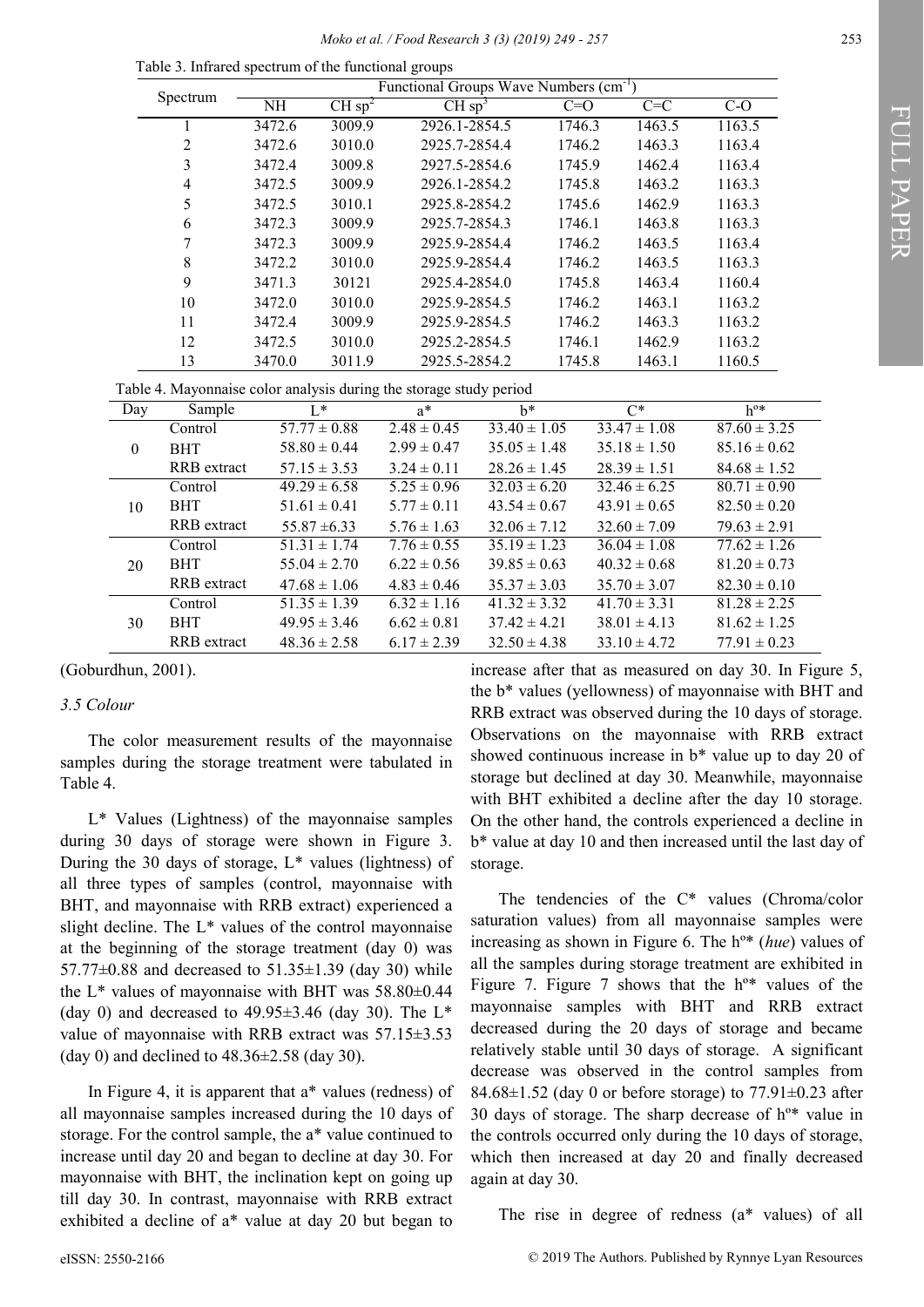



Figure 3. L\* values of mayonnaise samples during the storage study period



Figure 5. b\* values of the mayonnaise samples during the storage study period



Figure 7.  $h^{0*}$  values of mayonnaise samples during storage study period

samples during 30 days of storage was in accordance with the results of Tananuwong and Tewaruth (2010), which was an indication of a Maillard reaction (nonenzymatic browning reaction), a reaction of reduction sugars and the free amino acids in the egg yolks of the mayonnaise. Reineccius (2006), reported that nonenzymatic browning that occurred in a food system could be the results of a) Maillard reaction, b) lipid peroxides, c) caramelization, and d) ascorbic acid oxidation. The Maillard reaction is a non-enzymatic browning process is most common to occur. The Maillard reaction begins with an initiation reaction of carbonyl groups of the sugars with nucleophilic amino acids, although carbohydrates and sugars aren't the only sources of



Figure 4. The a\* values of mayonnaise samples during the storage study period



Figure 6. C\* values of mayonnaise samples during storage study period

reactive carbonyl groups in the food system. Lipid oxidation processes also produce compounds that have reactive carbonyl groups which may have a role in influencing non-enzymatic browning processes. Carbonyl groups originating from lipid sources also have the reactivity as reducing sugars by which is also reactive with the amino groups of the nucleophilic amino acids and thus may contribute to such chains of reaction (non-enzymatic browning reactions) (Zamora and Hidalgo, 2011).

Lipids and oils in this case play an important role in non-enzymatic browning reactions which is caused by the highly reactive compounds produced by the secondary lipid oxidation process, mainly of the aldehyde groups and the unsaturated carbonyl groups, in this case the malonaldehydes with the amina primer groups (Pokorny and Sakurai, 2002; Thanonkaew *et al.,* 2006). Non-enzymatic browning mechanisms due to lipid oxidation processes begins with the formation of highly unstable hydroperoxides and further continues with the decomposition of various secondary oxidation products such as aldehydes, ketones, alchohols, epoxide and various hydrocarbon acids. These lipid oxidation products will polymerize one to the other and result in a brownish colored exopolymer (Khayat and Schwall, 1983).

These occurrences in this research were observed in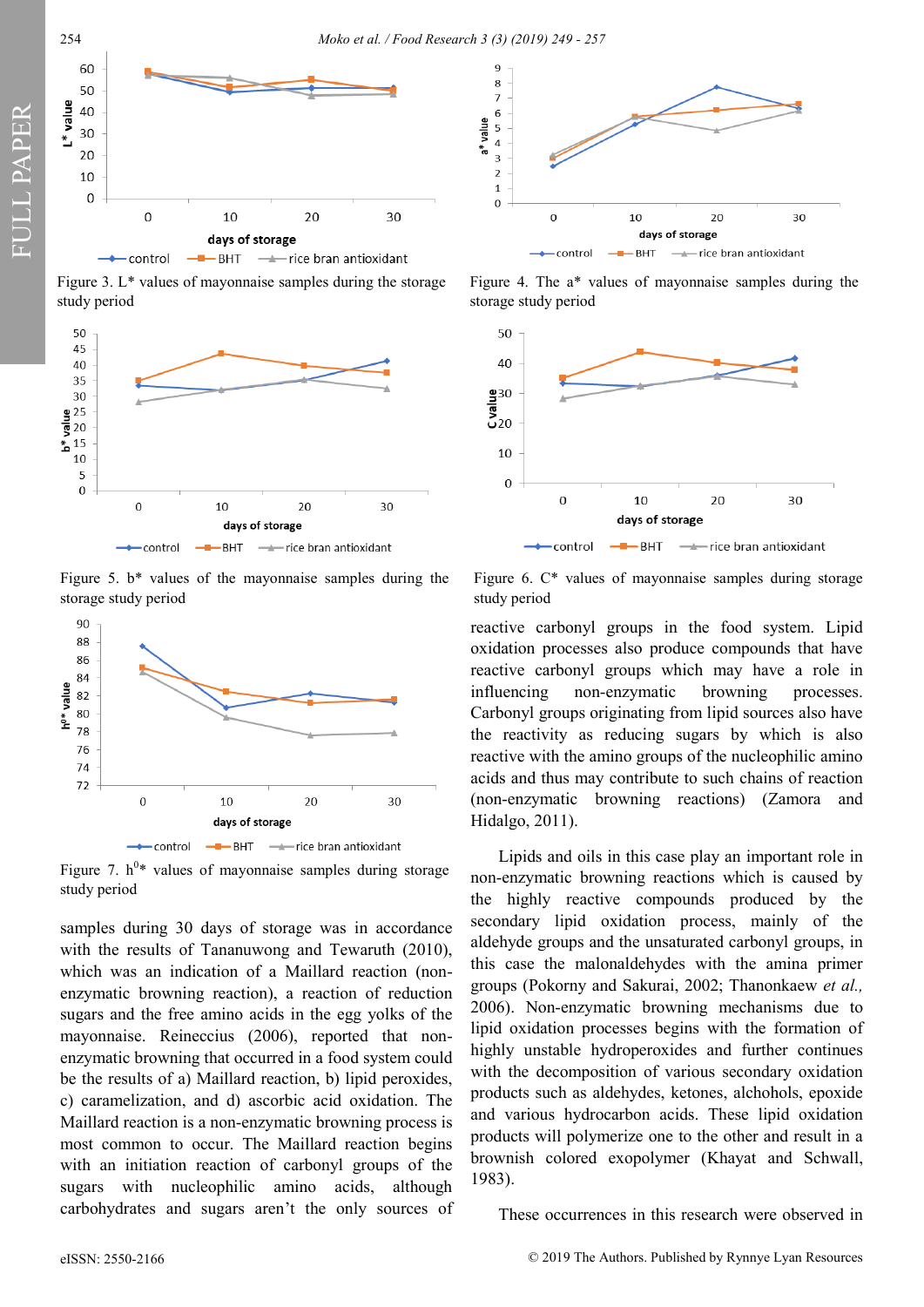the control that experienced an increase in the a\* values until 20 days of storage before finally declining, unlike the mayonnaise samples with BHT and RRB extract. These mayonnaise samples have the tendency to experience non-enzymatic browning where early antioxidative compounds were developed more compared to the samples that went through later stages of non-enzymatic browning, where the carbonyl groups were already polymerized (Lu, 2013). This phenomenon was marked by the lower increases in peroxide value and the formation of malonaldehyde within the control samples in the early oxidation stages (10 days of storage) compared to formation of peroxide and malonaldehyde in mayonnaise samples with RR extract or BHT.

Color changes due to the Maillard reaction progressed slowly in low pH (Tananuwong and Tewaruth, 2010), in a condition where oil phase oxidation process occurred with no inhibition from the addition of antioxidant in the early stages of storage. Oxidation inhibition in the oil phase progresses as the Maillard reaction slows where the complex compounds of the end-product of the Maillard reaction with antioxidative characters begins to accumulate (Martins *et al*., 2001).

Free radicals of peroxides from the oil phase oxidation process in this case supports the Maillard reactions with the formations of complex polymerizations with proteins (free amino acids) from the egg yolk and continues to produce secondary lipid oxidation products such as malonaldehyde that plays their role in the formation of lipofuscins and further nonenzymatic browning reactions (Martins *et al*., 2001). The declining redness (a\* values) in the mayonnaise samples with rice bran antioxidant occurred faster after 10 days of storage, this was assumed to be conditioned where the antioxidant itself experienced oxidative degradation (Tananuwong and Tewaruth, 2010).

Suspicions on the dynamics of these a\* values in the mayonnaise samples were supported by the peroxide formation data in the primary oxidation process and the TBARs values from the secondary oxidation processes, where the a\* value increased after 20 days of storage for the mayonnaise with BHT with a lower increase of 5.77 $\pm$ 0.11 to 6.22 $\pm$ 0.56, compared to the increase of a<sup>\*</sup> values in the control from  $5.25\pm0.95$  to  $7.76\pm0.55$ . These occurrences were in conjunction with characteristics of BHT that would inhibit oxidation processes that cause the formation of primary and secondary products that triggers the inhibition of the non-enzymatic browning reaction. This inhibition was observed in the TBARs data that was higher in the control compared to TBARs of the mayonnaise with BHT, where primary and

secondary oxidation products trigger non-enzymatic browning in the control samples with forms of inhibition.

There were differences of peroxide values during the  $10^{th}$  and  $20^{th}$  days of storage in mayonnaise with BHT and RRB extract, in which the mayonnaise with RRB extract expressed a higher value than BHT in 10 days of storage. Mayonnaise with BHT had lower MDA values than RRB extract after 20 days of storage where this indicated that BHT had the ability to inhibit secondary lipid oxidation better than RRB extract. On the contrary, RRB extract was better at primary oxidation. This difference could be due to the substrates of these oxidation processes triggered the Maillard and other nonenzymatic browning reactions. In accordance with Hidalgo and Zamora (2000), products originating from lipid hydroperoxide decomposition or secondary products such as aldose and ketose that emerges later in the RRB extract added mayonnaise samples than BHT. Although oxidation was inhibited in mayonnaise with BHT, the inhibition process was more in the secondary process than the primary process and it occurred faster than samples with rice bran antioxidant. Thus, it was concluded that peroxide decomposition has occurred and the Maillard reaction has been initiated, although it was not as rapid as the control. Therefore, mayonnaise with BHT did not have higher a\* values than the control after 20 days of storage. Secondary oxidation products first involved in the formation of lipofuscin and nonenzymatic browning were the malonaldehyde (MDA) (Hidalgo and Zamora, 2000). Thus, this supports the data of this research where the MDA values of the mayonnaise with BHT were lower than mayonnaise with RRB extract.

### **4. Conclusion**

This research indicated that natural antioxidants originating from RRB have better inhibition towards the primary phase of the oxidation process, where the conjugated diene hydroperoxide formation was  $21.55\pm0.80$  mmol/kg less than the conjugated diene hydroperoxide formation of mayonnaise with BHT (21.84±1.48 mmol/kg). The malonaldehyde (MDA) formation in mayonnaise with BHT was relatively smaller 0.23±0.01 mg/kg compared to the MDA formation in mayonnaise with RRB  $(0.24 \pm 0.03 \text{ mg/kg})$ . The FTIR results exhibited spectrums peaks above 3500  $cm<sup>-1</sup>$  (3649, 3673, 3748 and 3838 cm-<sup>1</sup>), because of the existence of stretching vibrations of hydroperoxides as a result of the ongoing lipid oxidation process.

# **Acknowledgements**

A special acknowledgement is addressed to The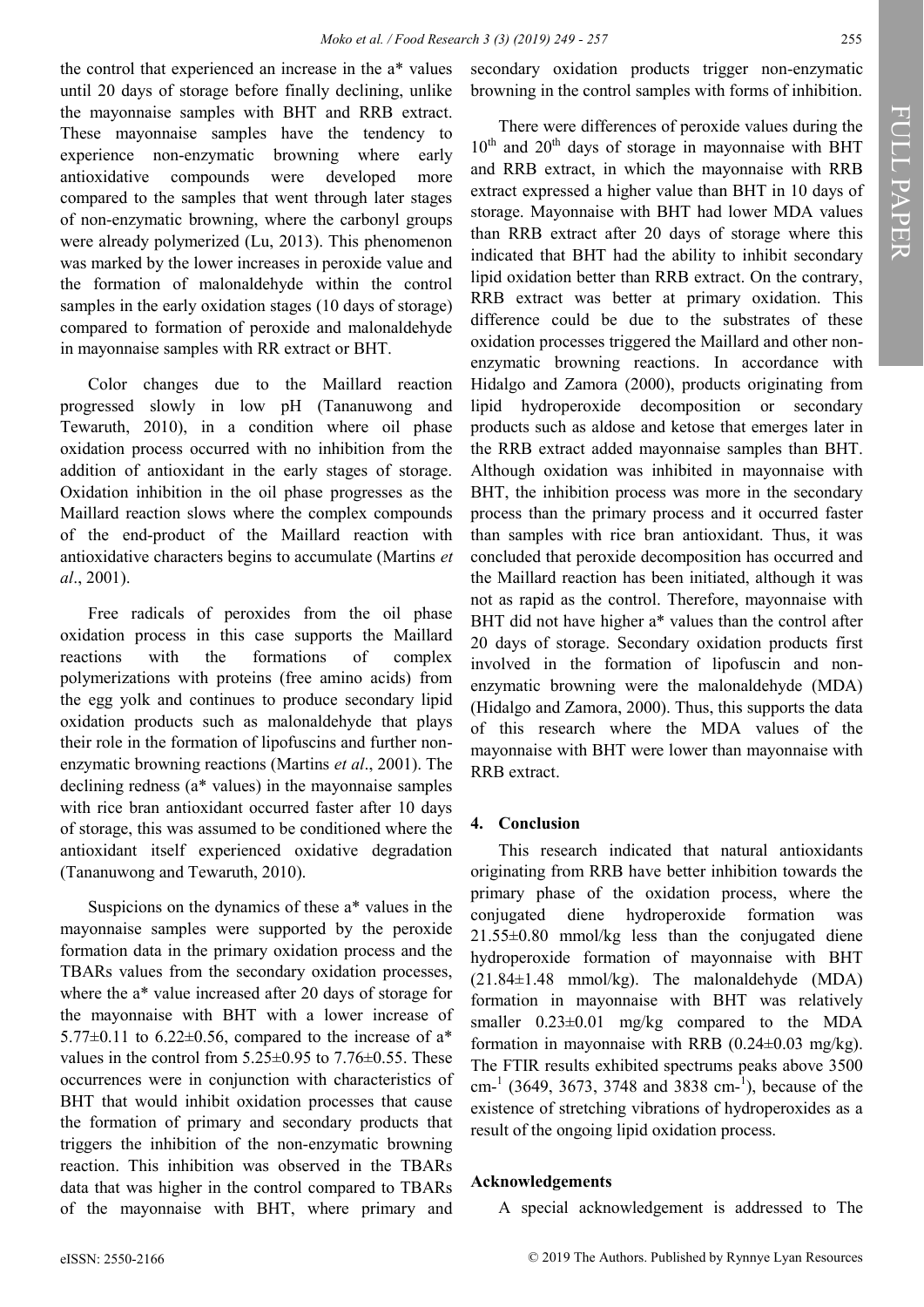Directorate of Research and Development, Ministry of Lu, Research, Technology and Higher Educations, Republic of Indonesia for the support and funding of this research.

# **References**

- Ammawath, W. and Che Man, Y.B. (2010). A rapid ethod for determination of commercial β-carotene in rbd palm olein by fourier transform infrared spectroscopy. *Asian Journal of Food and Agro-Industry*, 3(4), 443-452.
- Chatha, S.A.S., Anwar, F., Manzoor, M. and Bajwa, J.R. (2006). Evaluation of the antioxidant activity of rice bran extracts using different antioxidant assays. *Grasas Y. Aceites,* 57(3), 328-335.
- Chen, C.R., Wang, C.H., Wang, L.Y., Hong, Z.H., Chen, S.H. and Ho, W.J. (2008). Supercritical-carbon dioxide extractions and deadifications of rice bran oil. *Journal of Supercritical Fluids*, 45(3), 322-331. https://doi.org/10.1016/j.supflu.2008.01.006
- Frankel, E.N., Huang, S.W., Kanner. J. and German, J.B. (1994). Interfacial phenomena in the evaluation of antioxidants: bulk oils vs emulsions. *Journal of Agricultural and Food Chemistry*, 42, 1054–1059. https://doi.org/10.1021/jf00041a001
- Goburdhun, D., Jahumeer-Laullo, S.B. and Musruck, R. (2001). Evaluation of soybean oil quality during conventional frying by FTIR and some chemical indexes. *International Journal Food Science and Nutrition*, 52, 31-42. https:// doi.org/10.1080/09637480020027183
- Hidalgo, F.J. and Zamora, R. (2000). The role of lipids in non-enzymatic browning. *Grasas Y. Aceites*, 51, 35-49. https://doi.org/10.3989/gya.2000.v51.i1-2.405
- Hu, W., Wells, J.H., Shin, T.S. and Godber, J.S. (1996). Comparison of isopropanol and hexane for extraction of vitamin e and oryzanol from stabilized rice bran. *Journal of the American Oil Chemists' Society*, 73(12), 1653-1656. https://doi.org/10.1007/ BF02517967
- Iqbal, S., Bhanger, M.I. and Anwar, F. (2005). Antioxidant properties and components of some commercially available varieties of rice bran in Pakistan. *Food Chemistry*, 93, 265-272. https:// doi.org/10.1016/j.foodchem.2004.09.024
- Johnson, I.T. (2001). Antioxidants and Antitumor Properties. In Pokorn, J. Yanishlieva, N. and Gordon, M. Antioxidants in Food Practical Applications. Cambridge UK: Woodhead Publishing. https:// doi.org/10.1201/9781439823057.ch6
- Khayat, A. and Schwall D. (1983). Lipid oxidation in seafood. *Food Technology*, 37, 130-140.
- H.F.S. (2013). Physico-chemical properties, oxidative stability and non-enzymatic browning in marine phospholipid emulsions and their use in food applications. Denmark: National Food Institute, Technical University of Denmark, PhD Thesis.
- MacDougall, D.B. (2002). Colour Measurement of Food: Principles and Practice. In MacDougall, D.B. (Ed). Colour in Food: Improving Quality. Boca Raton: CRC Press.
- Malekian, F., Rao, R.M., Prinyawiwatkul, W., Marshall, W.E., Windhauser, M. and Ahmedna, M. (2000). Lipase and lipoxygenase activity, functionally and nutrient losses in rice bran during storage. Bulletin no. 870. Baton Rounge: LSU Agricultural Center, Louisiana Agricultural Experiment Station.
- Martins, S.I.F.S., Jongen, W.M.F. and van Boekel, M.A.J.S. (2001). A review of maillard reaction in food and implications to kinetic modeling. *Trends in Food Science and Technology*, 11, 364-373. https:// doi.org/10.1016/S0924-2244(01)00022-X
- Moko E.M., Purnomo H. and Kusnadi J. (2014). Phytochemical content and antioxidant properties of colored and non colored varieties of rice bran from Minahasa, North Sulawesi. *International Food Research Journal,* 21(3), 1017-1023.
- Parrado, J., Miramontes, E., Jover, M., Gutierrez, J.F. and de Teran, C. (2006). Preparation of a rice bran enzymatic extract with potential use as functional food. *Food Chemistry*, 98, 742–748. https:// doi.org/10.1016/j.foodchem.2005.07.016
- Pegg, R. (2005). Lipid Oxidation Stability. In Wrolstad, R.E., Acree, T.E., Decker, E.A., Penner, M.H., Reid, D.S., Schwartz, S.J., Shoemaker, C.F., Smith, D.M. and Sporns, P. (Eds.) Handbook of Food Analytical Chemistry: Water, Proteins, Enzymes, Lipid and Carbohydrates. Canada: John Wiley and Sons Inc.
- Pokorny, J. and Sakurai, H. (2002). Role of oxidized lipids in non-enzymatic browning reactions. *International Congress Series*, 1245, 373-374. https://doi.org/10.1016/S0531-5131(02)00920-2
- Reineccius, G. (2006). Changes in Food Flavor due to Processing, In Flavor Chemistry and Technology. Boca Raton: Taylor and Francis Group.
- Richardsa, A., Wijesunderaa, C. and Salisbury, P. (2005). Evaluation of oxidative stability of canola oils by headspace analysis. *Journal of The American Oil Chemists' Society*, 82, 869-874. https:// doi.org/10.1007/s11746-005-1157-3
- Rohman, A., Che Man, Y.B., Ismail, A. and Hashim, P. (2011). Monitoring the oxidative stability of virgin coconut oil during oven test using chemical indexes and FTIR spectroscopy. *International Food*